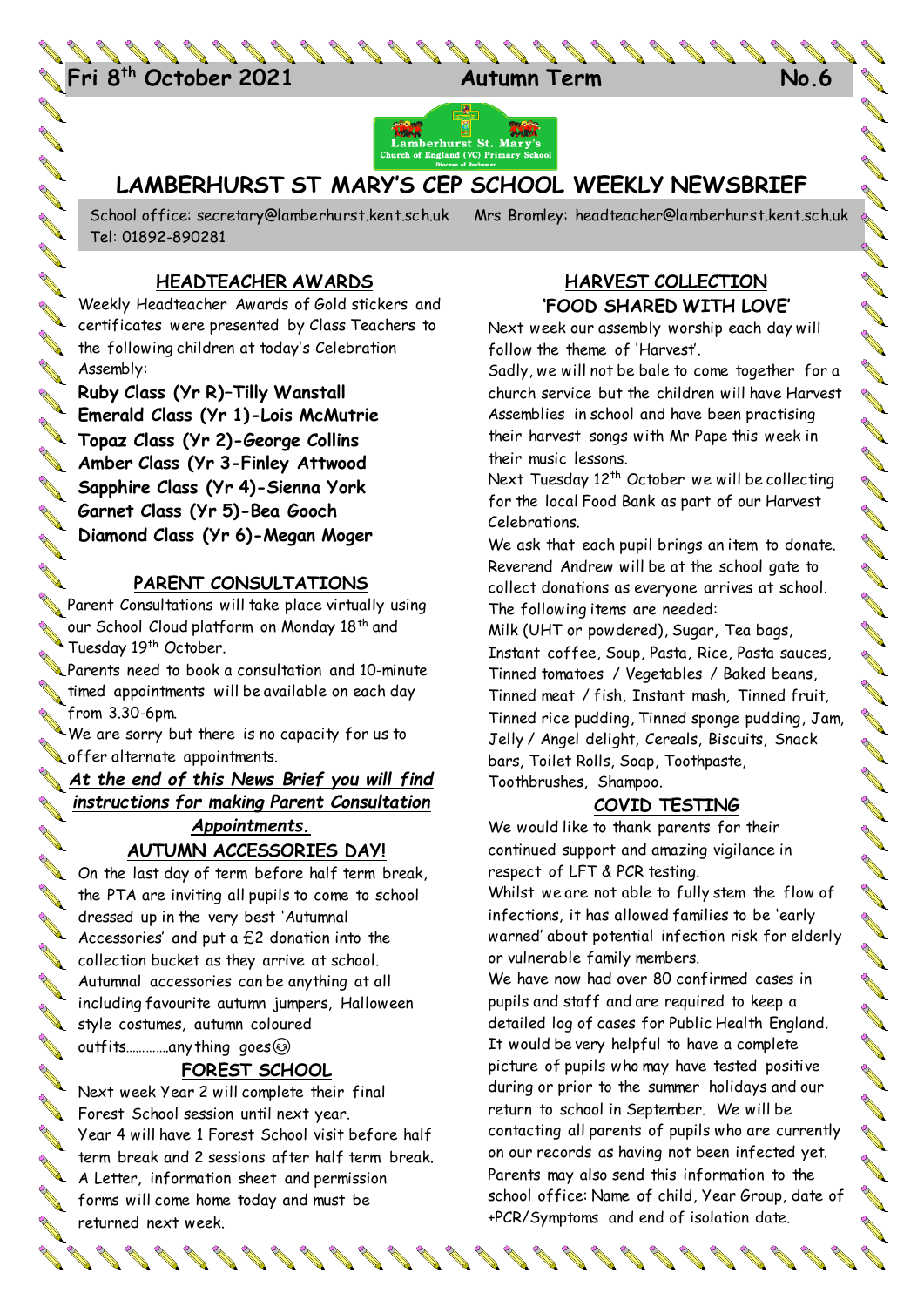

**ANTI ANTI** 

**ANTI** 

**ANTI** 

**ANTI ANTI** 

**AND** 

**AND** 

**ARK ARK** 

**ANTI** 

A REA

A RAY

A SA SA SA

**BRAN** 

**BABB** 

**AVE** 

**AND** 

AN A

**AVE RAY ALL RAY** 

**AND AND AND** 

**CONSTANT** 

**ANTI AVE AND** 

**RANCISCO** 

**COMPA** 

**ALL** No. of

**AND** 

**AND** 

**AA AND** 

**AND AA** 

**AND** 

**ANTI ALL AND** 

**ANTI** 

**AVER AND** 

A A **AVER** A A

**AND** 

**AND AND** 

**AVE** 

**AVE**